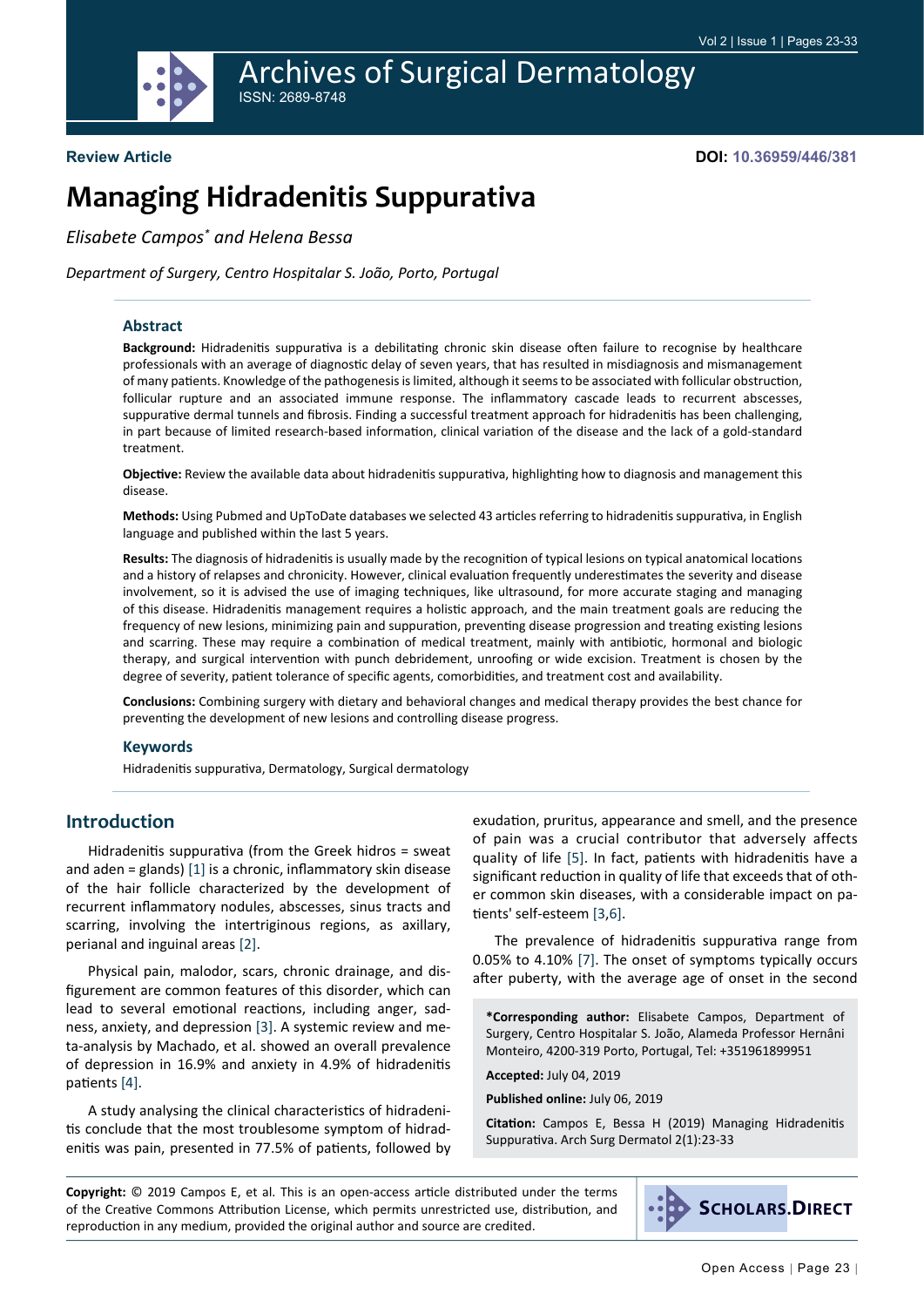or third decades of life and with a female predominance [\[8](#page-9-11)].

Early hidradenitis lesions often mimic other disorders; misdiagnosis of hidradenitis as recurrent furunculosis or "boils" is common [[1\]](#page-9-0). Differential diagnoses of hidradenitis include carbuncle, furuncle, epidermoid or dermoid cyst, erysipelas, lymphogranuloma venereum, granuloma inguinale, tuberculosis and follicular occlusion tetrad [[9\]](#page-9-12). Diagnostic delay on average is seven years and the failure to recognise hidradenitis suppurativa by healthcare professionals has resulted in misdiagnosis and mismanagement of many patients. Therefore, patients often undergo repeat and unnecessary investigations and procedures [[8](#page-9-11)[,10](#page-9-10)].

At the moment, patients often receive multiple one-week courses of oral antibiotics to treat flares, when this may not alter the natural history of individual lesions. Alternatively, patients have to attend emergency departments to undergo incision and drainage of lesions. There is a need to ensure more joined-up care for these patients, identifying the condition earlier and providing better long-term disease control [\[11](#page-9-13)].

Prompt recognition of the correct diagnosis is important. An early and accurate diagnosis facilitates the initiation of a treatment plan aimed at minimizing the risk of progression to disabling, endstage disease [\[1](#page-9-0)]. However, finding a successful treatment approach for hidradenitis has been challenging, in part because of the lack of a gold-standard treatment method, limited research-based information, and the nature of clinical variation in the disease [\[12\]](#page-9-14).

In this study, we will review the available data about hidradenitis suppurativa - pathogenesis, risk factors, clinical features, diagnosis, clinical staging and complications, highlighting how to diagnosis this disease and management it, pointing out the most suitable treatment options to each stage of disease.

# **Methods**

In this review we used the Pubmed and UpToDate databases and searched the MeSH terms "*hidradenitis*" and "*hidradenitis AND surgical treatment*". The limits considered were English language and published within the last 5 years. The final update of the search was conducted on July 2019.

In the selection of the articles we analysed the title and the abstract and afterwards the full text of previous selected studies and excluded those who were not related to the theme, considering studies about hidradenitis suppurativa. Additional articles were further investigated through manual search from relevant reference lists. Overall, this research ended up with 43 articles, which comprehends the literary basis of this review.

# **Results**

#### **Pathogenesis**

The etiopathogenesis of hidradenitis is not fully understood [[13\]](#page-9-9). The idea that the disorder is primarily caused by an inflammation of apocrine glands is nowadays rejected and follicular occlusion by hyperkeratosis and perifolliculitis seems to be the earliest modification detected in hidradenitis skin [\[14](#page-9-7)].

Follicular occlusion with posterior dilatation and rupture, leads to the spill of keratin, corneocytes, hair shaft and sebum products from breached pilosebaceous units into the dermis, which can act as danger-associated molecular patterns that stimulate an immune response [[14\]](#page-9-7). Over time, the initial acute inflammatory response may evolve into chronic foreign body-type granulomatous inflammation [\[1](#page-9-0)].

Questions remain about whether dysregulation of the immune system is a contributor. To determine the hidradenitis skin and blood transcriptomes and hidradenitis blood proteome, patient data from previously published studies were analysed and integrated from a cohort of patients with moderate to severe hidradenitis compared to healthy volunteers. In the hidradenitis skin transcriptome (lesional skin compared to non-lesional skin), there was an abundance of immunoglobulins, antimicrobial peptides, and an interferon signature. Gene-sets related to Notch signalling and Interferon pathways were differentially activated in lesional compared to non-lesional skin. Analysis of the hidradenitis skin transcriptome revealed a significantly increased proportion of plasma cells in lesional skin. In the hidradenitis skin and blood transcriptomes and hidradenitis blood proteome, gene-sets related to the complement system changed significantly, with dysregulation of complement-specific differentially expressed genes and proteomes. These data point towards an exaggerated immune response in lesional skin that may be responding to commensal cutaneous bacterial presence and raise the possibility that this may be an important driver of hidradenitis disease progression [[15](#page-9-8)].

Important elements of the immune system that have been implicated include complement dysregulation, immunoglobulin (Igs) transcripts, antimicrobial peptides (AMPs), an interferon signature, Toll-like receptor 2 (TLR2), pro-inflammatory cytokines such IL-1, IL-6, IL-17, IL-12/23, and a dysregulated Th17/T-reg cell áxis [[15\]](#page-9-8).

Also, a role for immune system dysregulation in hidradenitis is suggested by similarities between hidradenitis and Crohn disease. In fact, Egeberg, et al. investigating the prevalence and risk of inflammatory bowel disease in patients with hidradenitis compared with the general population, concluded that hidradenitis was significantly associated with the presence and risk of new-onset inflammatory bowel disease, which may be due to a shared immunopathogenesis [\[13](#page-9-9)].

#### **Risk factors**

Genetic susceptibility, mechanical stresses on the skin, smoking, obesity, adipokine dysregulation and insulin/glucose dysregulation, diet, hormonal factors and microbiome are consider as factors that may be associated with the development or exacerbation of hidradenitis [[1](#page-9-0)[,10\]](#page-9-10).

Identification of families where hidradenitis was transmitted as an autosomal dominant trait has highlighted the genetic basis of disease susceptibility. However, the percentage of first-degree relatives affected is around 35%, which differs from the 50% expected for a dominant disease [\[14](#page-9-7)]. So, envi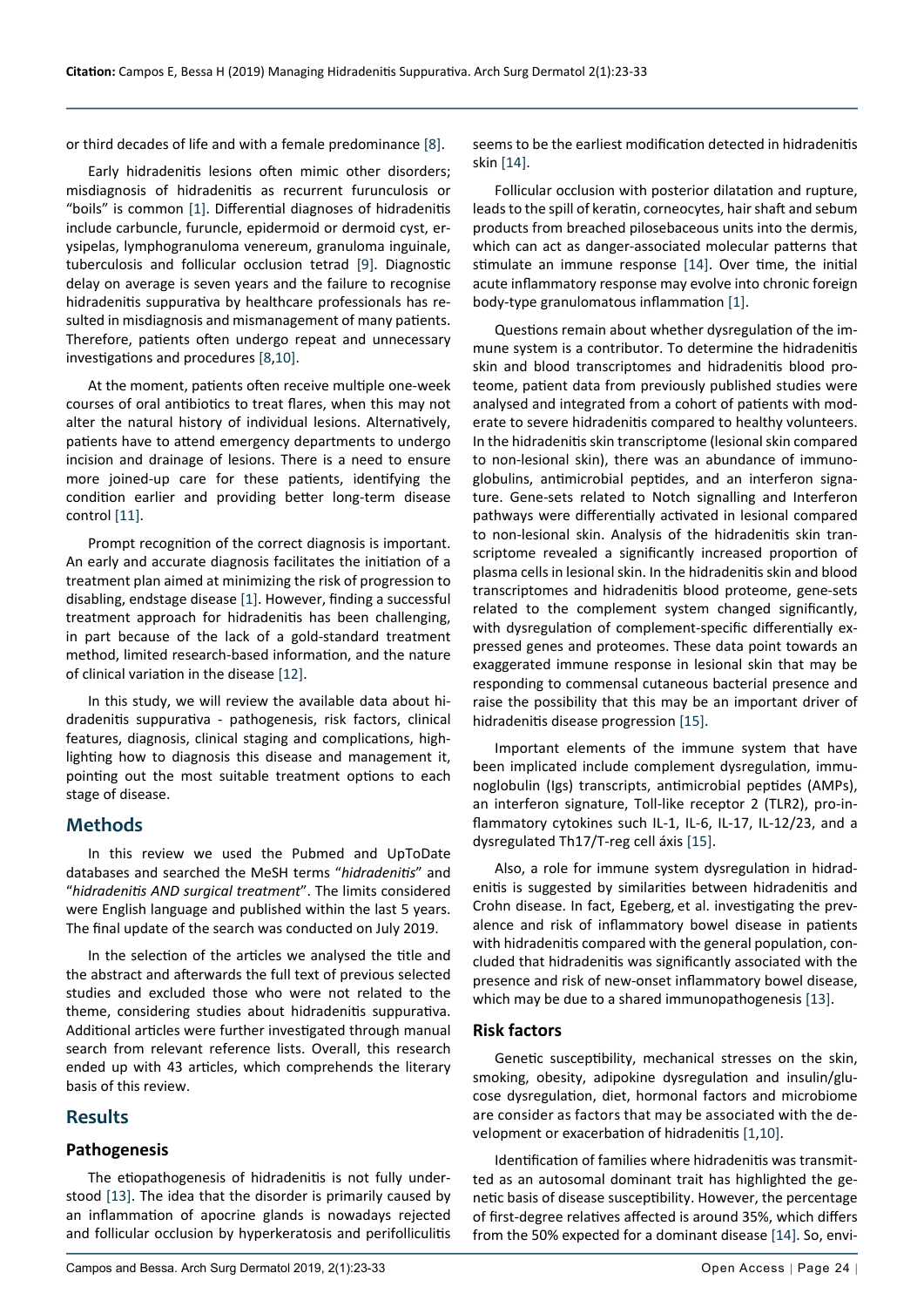ronmental factors have also an important role in the development of the disease.

Increased mechanical stress (pressure, friction, shear) on intertriginous skin and other areas (eg: beltlines, brassiere straps, and other sites of clothing friction) likely contributes to the localization of hidradenitis via increasing the chance of follicular occlusion and follicular rupture [[1\]](#page-9-0).

Approximately 70% to 75% of patients with hidradenitis smoke and 10% to 15% are past smokers [\[16](#page-9-15)]. Stimulatory effects of nicotine and other components of tobacco on follicular occlusion, neutrophil chemotaxis, TNF-alpha production by keratinocytes, and Th17 cells have been cited as potential contributing factors [\[1](#page-9-0)].

The prevalence of being overweight or obese may be higher than 75% in patients with hidradenitis [\[16\]](#page-9-15). One theory for the association between excess weight and hidradenitis is that dietary choices that increase risk for the disease are those that also contribute to obesity. Also, hormonal changes associated with obesity may result in relative androgen excess and are proposed to increase follicular plugging. Moreover, the comparatively larger size of intertriginous areas, local skin irritation from sweat retention, narrowed follicular orifices secondary to intrafollicular keratin hydration during skin occlusion, and obesity-related increases in levels of circulating proinflammatory cytokines may contribute [\[1](#page-9-0)].

An impact of hormones on hidradenitis is suggested by observations of the rarity of hidradenitis in prepubertal children and improvement in hidradenitis during treatment with antiandrogenic agents [[1\]](#page-9-0). In fact, studies have demonstrated that the use of anti-androgenic medications has a favorable response in comparison to antibiotic based therapy alone [[12\]](#page-9-14). In support of a contribution of androgens to hidradenitis, there are reports of female patients in whom treatment with oral contraceptives containing androgenic progestins, intramuscular medroxyprogesterone acetate, or levonorgestrel in an intrauterine device may precipitate or worsen hidradenitis [\[1](#page-9-0)]. The role of sex hormones in the pathogenesis of hidradenitis remains unclear. The prevalence of hidradenitis is most often reported to be higher in women and changes in hidradenitis activity have been reported during times of fluctuating hormones such as during premenstrual periods, pregnancy, and menopause [\[12](#page-9-14)].

Next-generation sequencing analysis demonstrated a significantly different microbiome in patients with hidradenitis (lesional and nonlesional) compared with that in healthy controls. In lesional skin, microbiome types consisted predominantly of *Corynebacterium* species or *Porphyromonas* and *Peptoniphilus* species, which were not detected in healthy controls. Several taxa, including *Propionibacterium*, showed a significantly higher relative abundance in healthy controls versus hidradenitis skin. The data suggest that a dysbiotic microbiome may have a role in the development of hidradenitis suppurativa [[2](#page-9-1)]. Dysbiosis could allow the development of a pathobiome or an augmented expression of virulence factors by otherwise harmless commensal bacteria probably driven by host inflammation [[14](#page-9-7)]. However, Ring, et al. [\[2\]](#page-9-1) showed paucity rather than an enrichment of bacterial aggregates in pre-clinical hidradenitis skin when compared with healthy controls, suggesting that bacterial infection is secondary to the underlying inflammatory process and the inflammation is not caused by an infection [[7](#page-9-6),[14\]](#page-9-7).

Overall, hidradenitis is perceived as a complex disease where environmental factors trigger chronic inflammation in the skin of genetically predisposed individuals [\[14](#page-9-7)].

#### **Clinical features**

Hidradenitis mostly occurs in intertriginous areas. Hidradenitis can affect the axillae (most common site), inguinal area, inner thighs, anogenital regions, perineum, mammary and inframammary regions, buttocks, trunk, and, occasionally, the scalp and retroauricular areas. Beltlines, waistbands, abdominal folds, and brassiere straps or bands are common locations [[1](#page-9-0)[,8](#page-9-11)].

The primary visible lesions of hidradenitis are inflammatory nodules (eg: elevated, solid, palpable lesions). Most frequently, the first lesion is a solitary, painful, deep-seated inflamed nodule (0.5 to 2 cm in diameter), often in an intertriginous area [[1](#page-9-0),[10\]](#page-9-10). Up to 50% of patients report a burning or stinging sensation, pain, pruritus, warmth, and/or hyperhidrosis, 12-48 hours before an overt nodule occurs. Mean duration of a single painful nodule is 7-15 days [\[8\]](#page-9-11). After a variable period of time, subcutaneous inflammation of contiguous nodules leads to the development of abscesses yielding purulent or serosanguineous drainage, sinus tracks, fistulae and scarring [[1](#page-9-0)[,8](#page-9-11),[10](#page-9-10)].

Sinus formation, clusters of open comedones (described as tombstone comedones because they reflect end stage damage to the folliculopilosebaceous unit with associated loss of the sebaceous gland and hair), and scarring often appear in long-standing hidradenitis and are the result of recurrent or persistent disease [[1](#page-9-0)[,10\]](#page-9-10). Lymphoedema can occur as a consequence of lymph gland scarring and subsequent obstruction of lymph drainage [[10](#page-9-10)].

The appearance of healed areas ranges from individual, pitted, acneiform scars after resolution of small nodules to dense, fibrotic bands or indurated, thick, scarred plaques affecting the whole affected area. Scars may also be atrophic (particularly on the trunk) or keloidal, and scarring on the buttocks sometimes manifests as multiple pitted scars. In patients with active disease, scarring is accompanied by inflammatory nodules and draining sinuses [\[1\]](#page-9-0).

#### **Diagnosis**

The diagnosis of hidradenitis suppurativa is normally based on the patient history and physical examination with recognition of characteristic clinical manifestations [\[1](#page-9-0)].

The three main clinical features that support the diagnosis of hidradenitis are:

Typical lesions - multiple deep-seated painful inflamed nodules, tombstone comedones, sinus tracts, abscesses and/or fibrotic scars;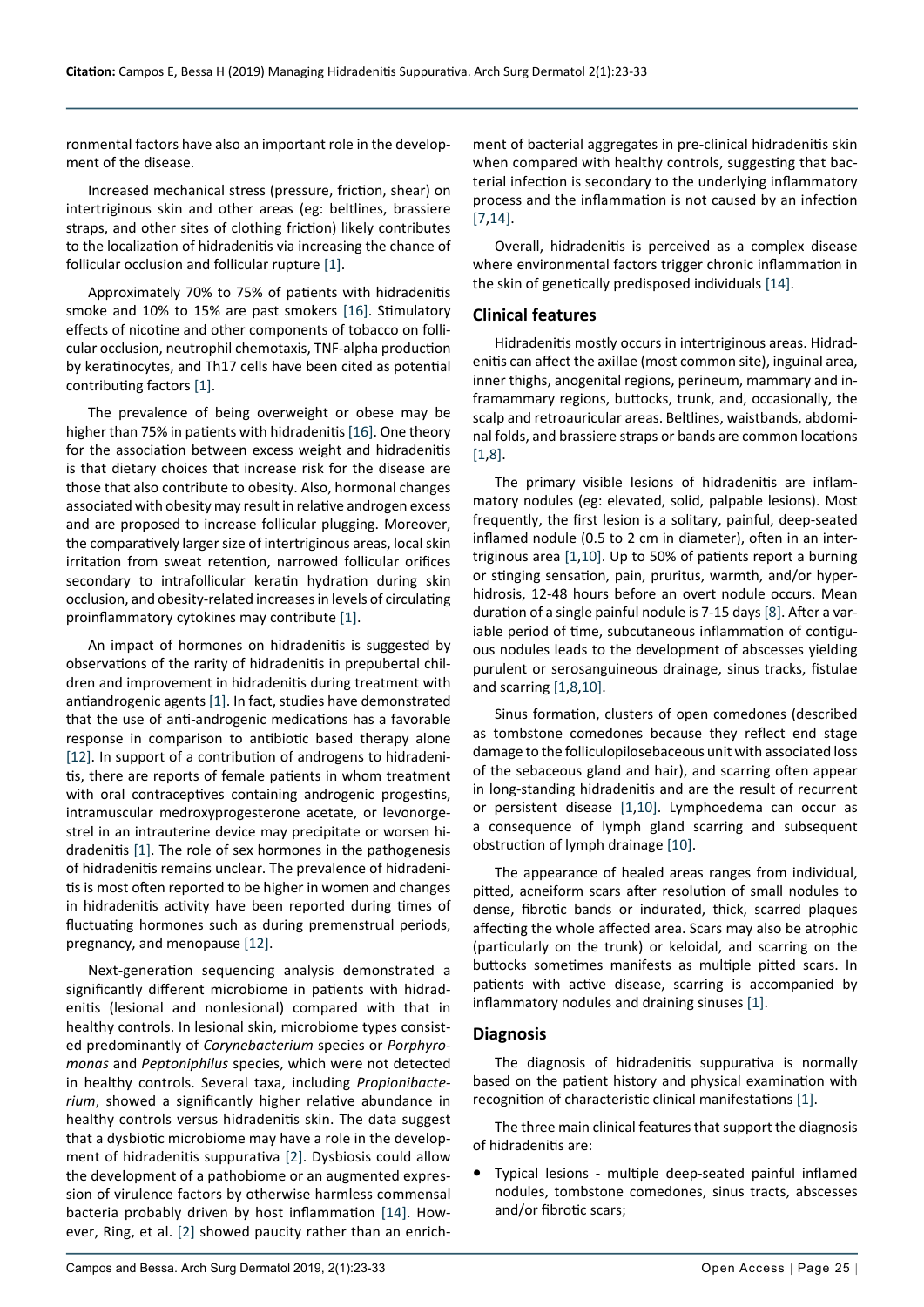- **Typical anatomical locations occur in**  $\geq 1$  **of the areas** for which hidradenitis has a predilection, namely axillae, groins, perineal and perianal regions, buttocks, inframammary and inter-mammary folds;
- **•**  Relapses and chronicity a clear history of chronicity and recurrence is essential for the diagnosis, 2 recurrences in intertriginous areas over a period of 6 months or persistent lesions for ≥ 3 months have been used as a qualifier for the diagnosis of hidradenitis [[1,](#page-9-0)[7](#page-9-6),[10](#page-9-10),[17\]](#page-9-18).

All 3 criteria must be present for the definitive diagnosis, so an observation period may be necessary to establish the diagnostic requirement for recurrence/chronicity [\[17\]](#page-9-18).

No pathognomonic test exists [\[17](#page-9-18)]. Bacterial culture is not recommended in clinical practice unless signs of secondary infection such as surrounding cellulitis or fever are present [[16\]](#page-9-15). A skin biopsy usually is not required. Imaging techniques are not necessary for the diagnosis of hidradenitis suppurativa [[1](#page-9-0)[,18\]](#page-9-17). However, though staging and monitoring of patients with hidradenitis suppurativa have been traditionally based on clinical evaluation, alone usually underestimates the severity and disease involvement [\[1](#page-9-0),[18-](#page-9-17)[20](#page-9-19)]. In fact, physical examination may show important limitations because of its low sensitivity to define the disease's activity and its poor sensitivity for differentiating between different lesion subtypes or the true extent of inflammatory edema, which are critical determinants for the assessment of severity of hidradenitis according to the clinical criteria [\[19\]](#page-9-16).

Some non-invasive skin imaging techniques such as ultrasound, magnetic resonance imaging, computed tomography, positron-emission tomography and dermoscopy, have been demonstrated to be useful in the diagnosis and management of hidradenitis, since they may reveal some findings not appreciable at physical examination, suggesting the diagnosis in case of minimal/mild presentation or in non-active long-lasting cases and allowing a more accurate staging, treatment planning and monitoring of this debilitating disease [\[21](#page-9-20)].

The use of ultrasound, in particular, can improve the staging and management of hidradenitis, since it has the ability to detect, categorize, and measure lesions, including subclinical ones, in all corporal regions affected by the disease, map the extent of the abnormalities and also be useful for preoperative assessment of the subclinical extent of disease [\[1](#page-9-0),[18-](#page-9-17)[22\]](#page-9-21). This imaging information may allow better selection of the type of medical treatment or the location and extent of the surgical incision. Also, in patients with indications for local or systemic treatments, imaging can be a noninvasive tool for monitoring the response [\[22](#page-9-21)].

In this context, Martorell, et al. developed a standardized sonographic report that could summarize the relevant anatomical characteristics and staging of patients to better support therapeutic decisions, considering the identification of sonographic key lesions (pseudocyst, fluid collection, fistulous tract, connected fistulous tracts and hair tracts), measurements of the lesions, evaluation of layer location, lymph node presence, detailed evaluation of blood flow with spectral curve analysis in the periphery of the key lesions and

evaluation of both axillary and groin regions plus any other symptomatic or clinical region in all cases [[19\]](#page-9-16).

Additionally Wortsman, et al. found that fistulous tracts in hidradenitis are key signs of severity and some factors could affect the reversibility of the anatomic changes and physiopathological process, like the presence of fibrotic scarring, because this may not be easily resolved by current medical treatments, the presence of edema and hypervascularity, which may indicate the level of inflammation to which an individual is exposed, and retained hair tract fragments within fistulous tracts that can also generate a chronic irritation factor in the region associated with difficulties in their reabsorption. So, they developed a sonographic classification into 3 types of fistulae: type 1: low fibrotic scarring (grades 0-1) with high or low edema (grades 0-2); type 2: high fibrotic scarring (grade 2) with low edema (grades 0-1); type 3: high fibrotic scarring (grade 2) with high edema (grade 2). Type 3 concentrated 71% of the cases presenting communicating tracts, and type 2, 29% [[18\]](#page-9-17).

Categorizing fistulous tracts in hidradenitis using ultrasound, may support earlier and more precise management. In fact, subclinical fistulous tracts detected on ultrasound can modify sonographic scoring, which can indicate the need to move to more aggressive treatment or switch to surgical management. Therefore, the sonographic categorization of fistulous tracts into 3 types may serve as an additional tool for assessing severity in these cases, and perhaps may help to predict a future early need for, or the response to, more aggressive types of treatment such as biologic drugs or surgery [[18\]](#page-9-17).

Overall, imaging techniques are elective medical tests for staging and monitoring patients, which can support therapeutic decisions by providing earlier, objective, deeper, anatomical, and comparative evaluations in this difficult to treat disease [\[19\]](#page-9-16).

# **Clinical staging**

Several scoring systems to describe the severity of hidradenitis exist but the most commonly used is the Hurley staging classification system [[6\]](#page-9-5). The Hurley clinical staging system is used to divide patients with hidradenitis into three disease severity groups:

**Stage I** - Abscess formation (single or multiple) without sinus tracts and cicatrization/scarring;

**Stage II** - Recurrent abscesses with sinus tracts and scarring, single or multiple widely separated lesions;

**Stage III** - Diffuse or near-diffuse involvement, or multiple interconnected tracts and abscesses across the entire area [[17\]](#page-9-18).

Stage I is the most common, affecting 68% of patients, stage II occurs in 28% of patients, and 4% develop stage III [[17\]](#page-9-18).

The Hurley classification is useful for rapid classification of hidradenitis severity, but it has serious limitations [[17\]](#page-9-18). In fact, whereas the Hurley staging system only has three cate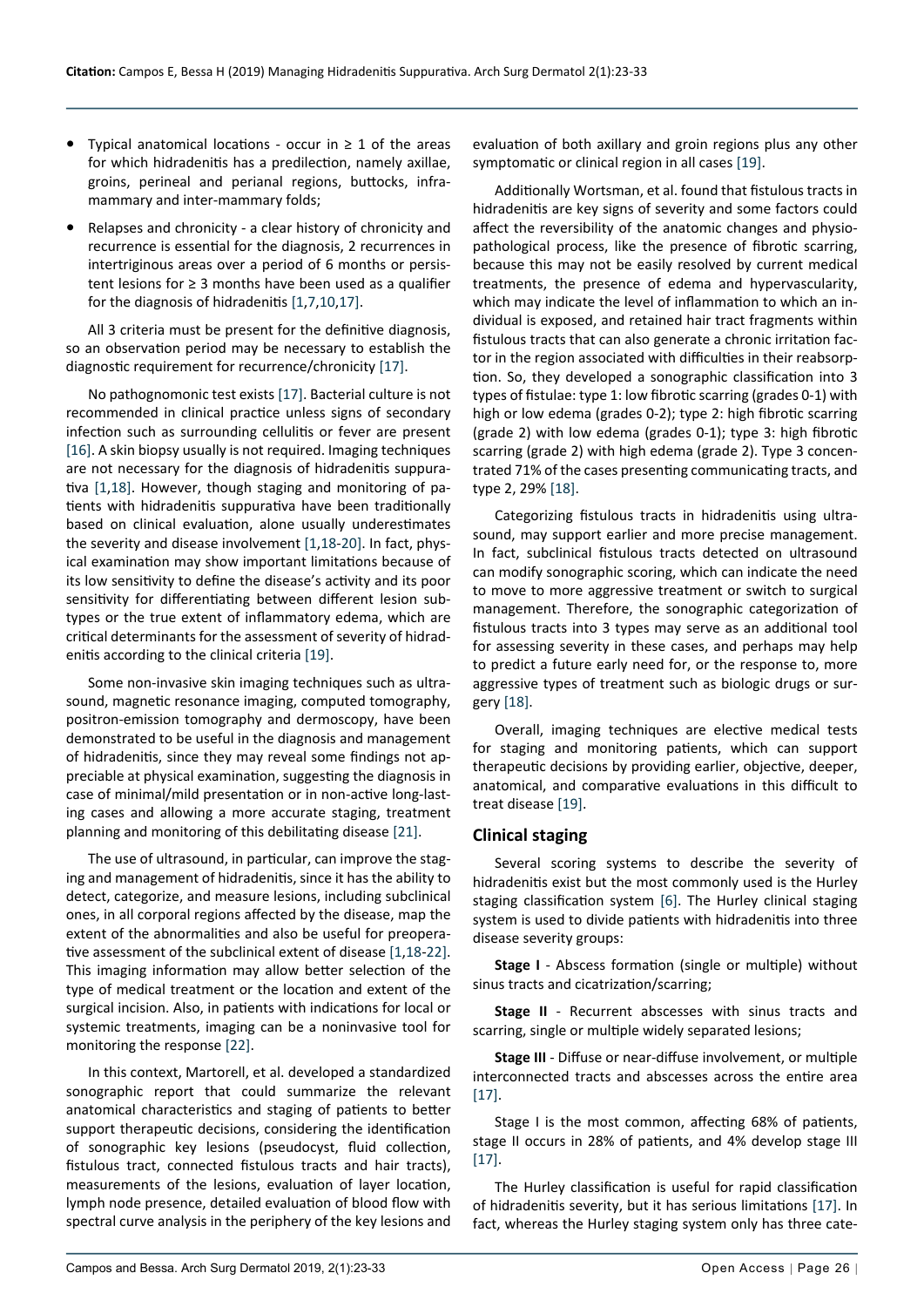gories, it is based on static disease characteristics, and only accounts for the clinical presentation, other more advanced systems exist to categorize treatment effectiveness and quality of life impairment [\[6](#page-9-5),[17](#page-9-18)].

Sartorius, et al. proposed four parameters in the evaluation of treatment effectiveness (Hidradenitis Suppurativa Score): 1) Anatomical region involvement; 2) Number of lesions (abscesses/nodules and fistulae); 3) Longest distance between two relevant lesions; and 4) Clear separation of all lesions by normal skin. A final numerical score is constructed from the analysis of each of these parameters for each anatomical region (axillae, groin, buttocks), with higher scores correlating with higher disease intensity. With this numerical and dynamic Hidradenitis Suppurativa Score, disease intensity can be specified and quantified, and the development of the disease can be measured before and after treatment [[6\]](#page-9-5). However, although the severity of mild hidradenitis can be measured quite rapidly with the Sartorius score, its use may be limited in more severe cases, since distinguishing separate lesions in this cases becomes challenging, particularly when lesions become confluent and sinuses become interconnected [\[17](#page-9-18)].

The Physician Global Assessment is another score that has been developed for use in a phase II trial, with 6 defined stages:

**Clear** - No inflammatory or non-inflammatory nodules;

**Minimal** - Only the presence of non-inflammatory nodules;

**Mild** - Fewer than 5 inflammatory nodules without abscesses and draining fistulas or 1 abscess or draining fistula without additional inflammatory nodules;

**Moderate** - Fewer than 5 inflammatory nodules, or 1 abscess or draining fistula and  $\geq 1$  inflammatory nodules, or 2 to 5 abscesses or draining fistulas and fewer than 10 inflammatory nodules;

**Severe** - Two to 5 abscesses or draining fistulas and ≥ 10 inflammatory nodules;

**Very severe** - > 5 abscesses or draining fistulas [[17\]](#page-9-18).

The Hidradenitis Suppurativa Severity Index was created by Kerdel, et al. and incorporates categorical objective parameters with categorical subjective patient-reported parameters [[17\]](#page-9-18).

The most recently developed and validated hidradenitis-specific score is the Hidradenitis Suppurativa Clinical Response that provides a meaningful clinical endpoint in hidradenitis, defined as a) > 50% reduction in inflammatory lesion count; b) No increase in abscess count and c) No increase in draining fistula count [[6](#page-9-5),[17\]](#page-9-18).

# **Complications**

Long-standing, poorly controlled hidradenitis may lead to significant physical and emotional consequences. Complications include:

**Strictures and contractures;** 

- **•**  Lymphatic obstruction, lymphedema of limbs and genitalia;
- **•**  Malaise, depression, and suicide;
- **•**  Long-term effects of chronic inflammation including anemia, hypoproteinemia, and amyloidosis;
- **•**  Infectious complications (eg, lumbosacral epidural abscess, sacral bacterial osteomyelitis);
- **•**  Arthritis;
- **•**  Squamous cell carcinoma;
- **•**  Anemia;
- **•**  Fistulae into the urethra, bladder, rectum, and peritoneum [[1](#page-9-0)].

### **Medical treatment**

Hidradenitis is a complex disorder that requires a holistic approach [\(Figure 1\)](#page-5-0). Patient education about the complex nature of the disease and its comorbidities is essential to ensure treatment compliance [\[10](#page-9-10)]. Interventions for hidradenitis target one or more of three major goals:

- **•**  Reduce the frequency of new lesions, minimizing pain and suppuration;
- Prevent disease progression by limiting the formation of scarring;
- Treat existing lesions and scarring, a goal which may require a combination of medical and surgical intervention [[23](#page-9-22)].

More than 50 interventions exist for treatment of hidradenitis suppurativa, including patient self-management strategies, topical therapy, oral systemic agents, biologic therapies, surgery, and laser and light interventions. Disease severity, patient tolerance of specific agents, comorbidities, and treatment cost and availability guides treatment choices [[23\]](#page-9-22).

General measures in all hidradenitis stages

- **•**  *Self-management* Patient self-management is an important part of the approach to hidradenitis. Patients should be offered individualized self-management strategies: Avoidance of skin trauma, Smoking cessation, Weight management, Topical antiseptic washes for decreasing bacterial colonisation ([Figure 1](#page-5-0)) [[9](#page-9-12)[,10](#page-9-10),[23](#page-9-22)]. Cessation of smoking and weight loss seem to lead to a reduction in the severity of the disease and some patients go into remission [\[10](#page-9-10)].
- **•**  *Management of comorbidities* Patients with hidradenitis may be at increased risk for alcohol dependence, nicotine addiction, depression, cardiovascular risk, hypertension, diabetes, hyperlipidaemia, obesity, metabolic syndrome, rheumatologic conditions, autoimmune conditions, follicular syndromes, polycystic ovarian syndrome, thyroid disease, and malignancies [\[10,](#page-9-10)[24](#page-9-23)].
- **•**  *Pain management* Pain from hidradenitis nodules and abscesses may cause sleep disturbance, limit function, and induce psychologic distress. Nonsteroidal anti-inflam-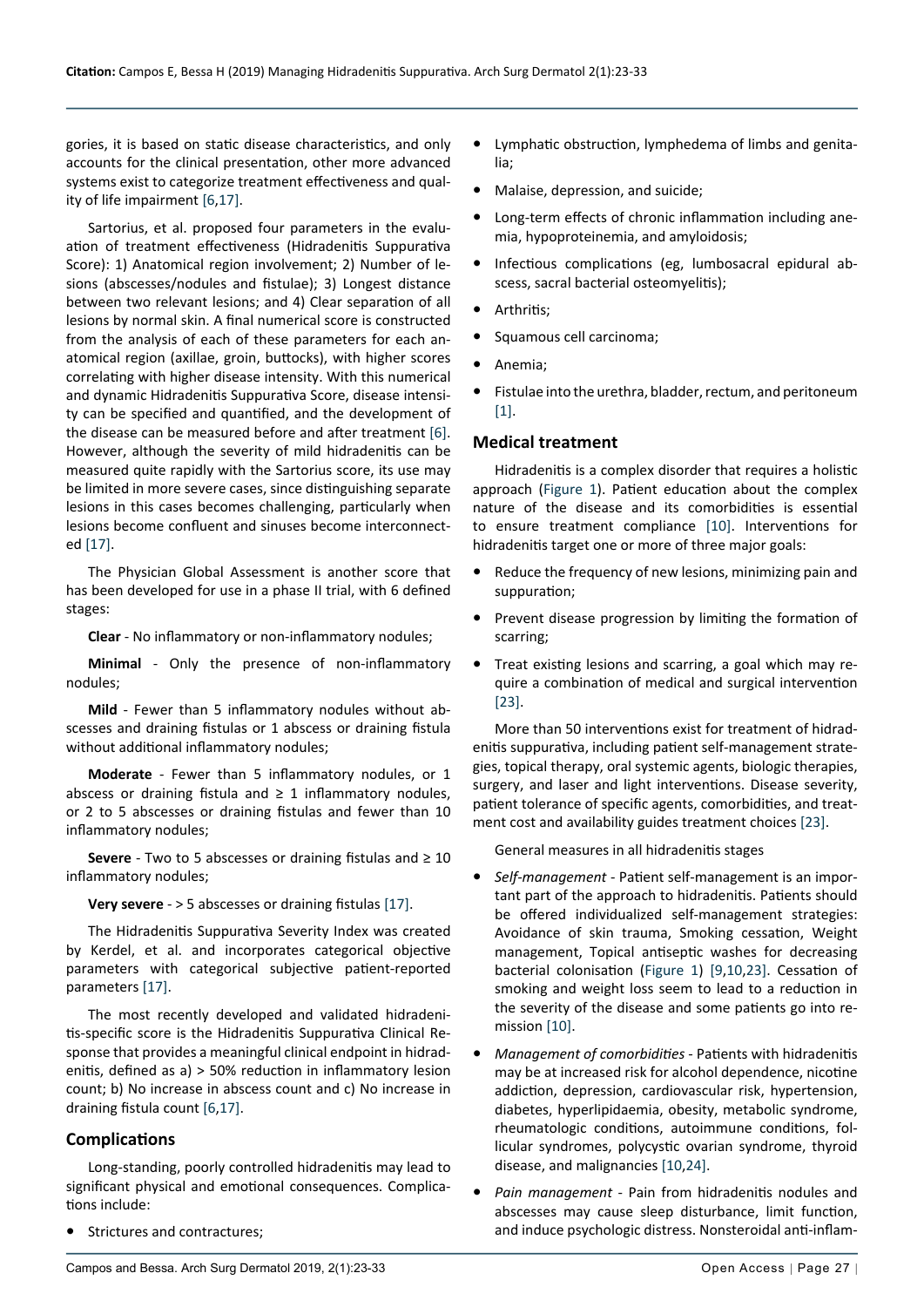<span id="page-5-0"></span>

matories can be used to treat both pain and inflammation. Additional analgesia, including opioid analgesia, may be needed [\[23](#page-9-22)].

Hurley stage I (mild disease)

- Local measures local therapy combined with the general approaches described above is the preferred treatment of mild hidradenitis ([Figure 1](#page-5-0)). Useful local measures include topical clindamycin 0.1% solution (category of evidence IIb, strength of recommendation B [[25\]](#page-9-24)), applied to affected areas twice daily for three months, intralesional corticosteroid injections with 5 to 10 mg/mL of triamcinolone acetonide (category of evidence IV, strength of recommendation D [[25](#page-9-24)]), and topical 15% resorcinol (category of evidence III, strength of recommendation C [[25\]](#page-9-24)), applied to affected areas twice daily during flare-ups and once daily during maintenance treatment. Resorcinol is a chemical peeling agent with keratolytic and anti-inflammatory properties that reduces pain and promotes healing [\[7](#page-9-6),[9](#page-9-12)[,10](#page-9-10),[23](#page-9-22)]. In a prospective case series of 36 patients, triamcinolone was injected into hidradenitis lesions, with pain, erythema, edema, suppuration and lesion size being significantly reduced [[26](#page-9-25)].
- Antibiotic therapy When these measures are insufficient, oral tetracyclines may be beneficial [\(Figure 1](#page-5-0)), suppressing neutrophil migration, chemotaxis, and inhibiting matrix metalloproteinase, with a favorable adverse effect profile [\[7](#page-9-6)[,9](#page-9-12),[10,](#page-9-10)[23](#page-9-22)]. Short courses (eg: seven days) of penicillin-type antibiotics do not appear to alter the natural history of an acute hidradenitis lesion. A strategy endorsed by the European hidradenitis guidelines is to give a more prolonged course of an oral tetracycline such as lymecycline or doxycycline (category of evidence IIb, strength of recommendation B [[25](#page-9-24)]). The intent of treatment is to accelerate the resolution of early, painful inflammatory lesions and to prevent or reduce the frequency of new lesions [[9](#page-9-12)[,10,](#page-9-10)[23](#page-9-22)].

#### Hurley stage II

Antibiotic therapy - antibiotics may help to control skin bacterial load and are also used for their anti-inflammatory effects. Oral tetracyclines (category of evidence IIb, strength of recommendation B [[25\]](#page-9-24)) are a key treatment for mild to moderate hidradenitis [\(Figure 1\)](#page-5-0). A common regimen for adults is 100 mg of doxycycline given once to twice daily. Alternative tetracycline regimens include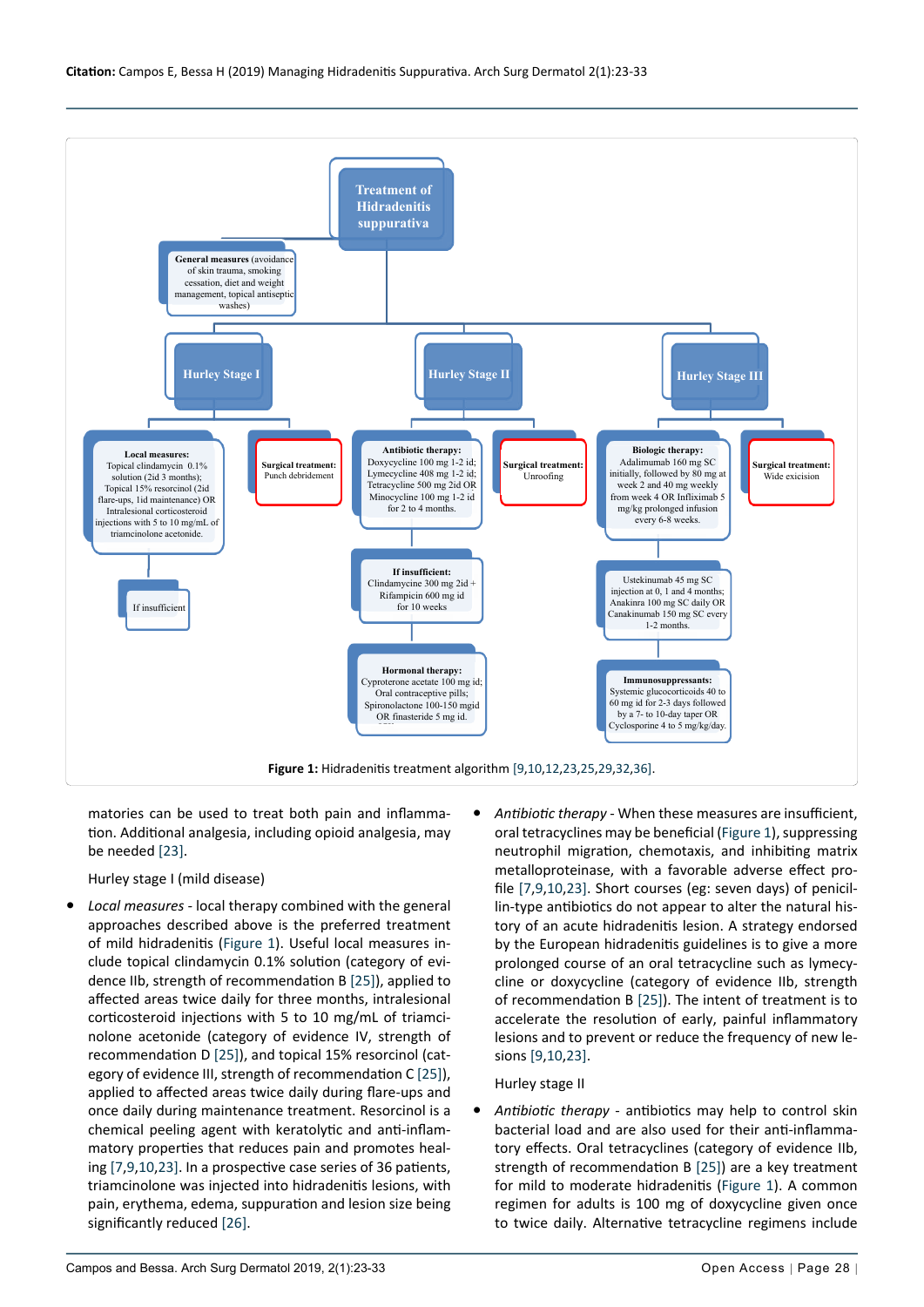lymecycline (408 mg once or twice daily), tetracycline (500 mg twice daily), and minocycline (100 mg once or twice daily). Treatment is generally continued for 2 to 4 months [[9](#page-9-12)[,10](#page-9-10),[23](#page-9-22)]. In a study of 20 patients, treated with 100 mg of minocycline daily combined with 0.5 mg of colchicine twice daily for 6 months and then a maintenance regimen of 0.5 mg of colchicine twice daily for 3 months, all patients started to show signs of improvement within the first 3 months of therapy and continued to improve over the next 6 months [[27\]](#page-9-32). Combination therapy with clindamycin 300 mg twice daily and rifampicin 600 mg daily (category of evidence III, strength of recommendation C [\[25](#page-9-24)]) for 10 weeks has been shown to be effective for hidradenitis in several case series and is an option for patients who fail to respond to oral tetracyclines [\(Figure 1](#page-5-0)) [[9,](#page-9-12)[10](#page-9-10),[23\]](#page-9-22). However, has limited long term efficacy. A prospective study in which oral clindamycin and rifampicin were given to patients for 12 weeks with 1-year follow-up reported an initial clinical response in 19 of 26 patients immediately following the treatment then decreasing to 7 patients at 1 year [\[28](#page-9-33)]. Dapsone, a sulfone drug with immunomodulatory and antibacterial properties that is utilized for the treatment of multiple neutrophil predominant skin diseases, may be effective in mild to moderate hidradenitis (category of evidence IV, strength of recommendation D [[25\]](#page-9-24)), particularly in the early neutrophil-mediated phase of new lesions. Erythromycin and cephalosporins have also been used for long-term antibiotic therapy as well as the combination therapy with rifampin, moxifloxacin, and metronidazole [\[9](#page-9-12),[10](#page-9-10)[,23\]](#page-9-22).

- **•**  *Hormonal therapy* Androgens may contribute to the development of hidradenitis. Examples of antiandrogenic therapies (category of evidence IV, strength of recommendation D [\[25](#page-9-24)]) that may improve the disease include cyproterone acetate (100 mg daily), oral contraceptive pills, spironolactone (100-150 mg/day), and finasteride (5 mg/day) ([Figure 1\)](#page-5-0) [[9](#page-9-12),[23\]](#page-9-22). A study showed 75% improvement, with 59% experiencing complete resolution with treatment on finasteride [[12\]](#page-9-14). A case series with hidradenitis treated with spironolactone demonstrated notable results, with the majority presenting improvements in their hidradenitis symptoms and complete resolution of disease. Multiple studies have demonstrated that spironolactone and cyproterone acetate may be equivalent in efficacy [[12\]](#page-9-14).
- **Oral retinoids** The antiproliferative and immunomodulatory effects of oral retinoids can control the inflammatory nature of hidradenitis. Use of acitretin (category of evidence III, strength of recommendation C (25)) for 9 to 12 months resulted in lesion resolution, pain relief, and persistent improvement even after discontinuing the therapy. However, it is not recommended in women of child-bearing age, as they should not conceive for 3 years even after treatment cessation [\[9](#page-9-12)].

Hurley stage III (severe and refractory disease)

**Biologic therapy - Patients who do not respond sufficiently** to oral antibiotics, oral retinoids, or hormonal therapies

may benefit from biologic treatments, in particular, adalimumab (category of evidence Ib, strength of recommendation A [[25\]](#page-9-24)) or infliximab (category of evidence Ib/IIa, strength of recommendation B [\[25](#page-9-24)]) - TNF-α inhibitors [[23\]](#page-9-22) ([Figure 1](#page-5-0)). Adalimumab is recommended in hidradenitis at a dose of 160 mg SC initially, followed by 80 mg at week 2 and 40 mg weekly from week 4 [\[29\]](#page-9-26). Infliximab is given by prolonged infusion every six to eight weeks, with dosing based on body weight (5 mg/kg) [\[10](#page-9-10)]. The two phase 3, placebo-controlled trials - PIONEER I and II, that supported the approval of adalimumab in hidradenitis reported clinical response > 50% in about 41-58% of the study patients [[30](#page-9-28),[31\]](#page-9-29). These studies indicated that patients with hidradenitis who received a short duration of adalimumab treatment experienced better combined efficacy and similar safety compared with placebo [[31\]](#page-9-29).

- Conventional immunosuppressants Occasionally, systemic glucocorticoids (category of evidence IV, strength of recommendation D (25)) 40 to 60 mg per day for two to three days followed by a 7- to 10-day taper, or cyclosporine (category of evidence IV, strength of recommendation D [[25](#page-9-24)]), 4 to 5 mg/kg per day orally, are prescribed for hidradenitis [\(Figure 1\)](#page-5-0), however, evidence on the efficacy of these treatments for hidradenitis is limited. In addition, because these drugs may induce severe adverse effects, they are rarely utilized for long-term therapy [\[23](#page-9-22)].
- **•**  *Emerging therapies* Ustekinumab (IL-12/IL-23 antibody) 45 mg SC injections at 0, 1 and 4 months, anakinra (IL-1 receptor antagonist) 100 mg SC daily, and canakinumab (monoclonal antibody to IL-1β) 150 mg SC every 1-2 months, are biologic therapies that may be of benefit for patients with severe and refractory hidradenitis based upon limited data [\(Figure 1\)](#page-5-0) [\[23](#page-9-22),[32\]](#page-9-27). In a open-label study with 17 patients receiving ustekinumab treatment at weeks 0, 4, 16 and 28, moderate-to-marked improvement of the modified Sartorius score was achieved in 82% of patients at week 40 and the Hidradenitis Suppurativa Clinical Response 50 in 47% [\[33](#page-9-30)]. A double-blind, randomized, placebo-controlled clinical trial with a 12 week treatment phase and a 12-week follow-up phase, with 20 patients, comparing anakinra with placebo, decreased disease activity score was reported in 67% of the anakinra group (compared to 20% in the placebo group) and clinical response was achieved in 78% of the anakinra group (compared to 30% in the placebo group) [[34](#page-9-31)].
- Alternative therapies Metformin 500 mg daily to 500 mg three times daily, oral zinc (category of evidence III, strength of recommendation C [[25\]](#page-9-24)) 90 mg/day for at least 6 months, and laser or light therapies (photodynamic therapy, psoralen + ultraviolet A - PUVA, long-pulsed neodymium:yttrium-aluminum-garnet laser - Nd:YAG (category of evidence Ib, strength of recommendation A [\[25](#page-9-24)]), intense pulse light - IPL (category of evidence IV, strength of recommendation D [\[25](#page-9-24)]) and carbon dioxide laser ablation) may be useful as adjunctive or alternative therapies [[16](#page-9-15),[23,](#page-9-22)[32](#page-9-27)]. Metformin though primarily an antidiabetic drug, has found to be a potential treatment option in hi-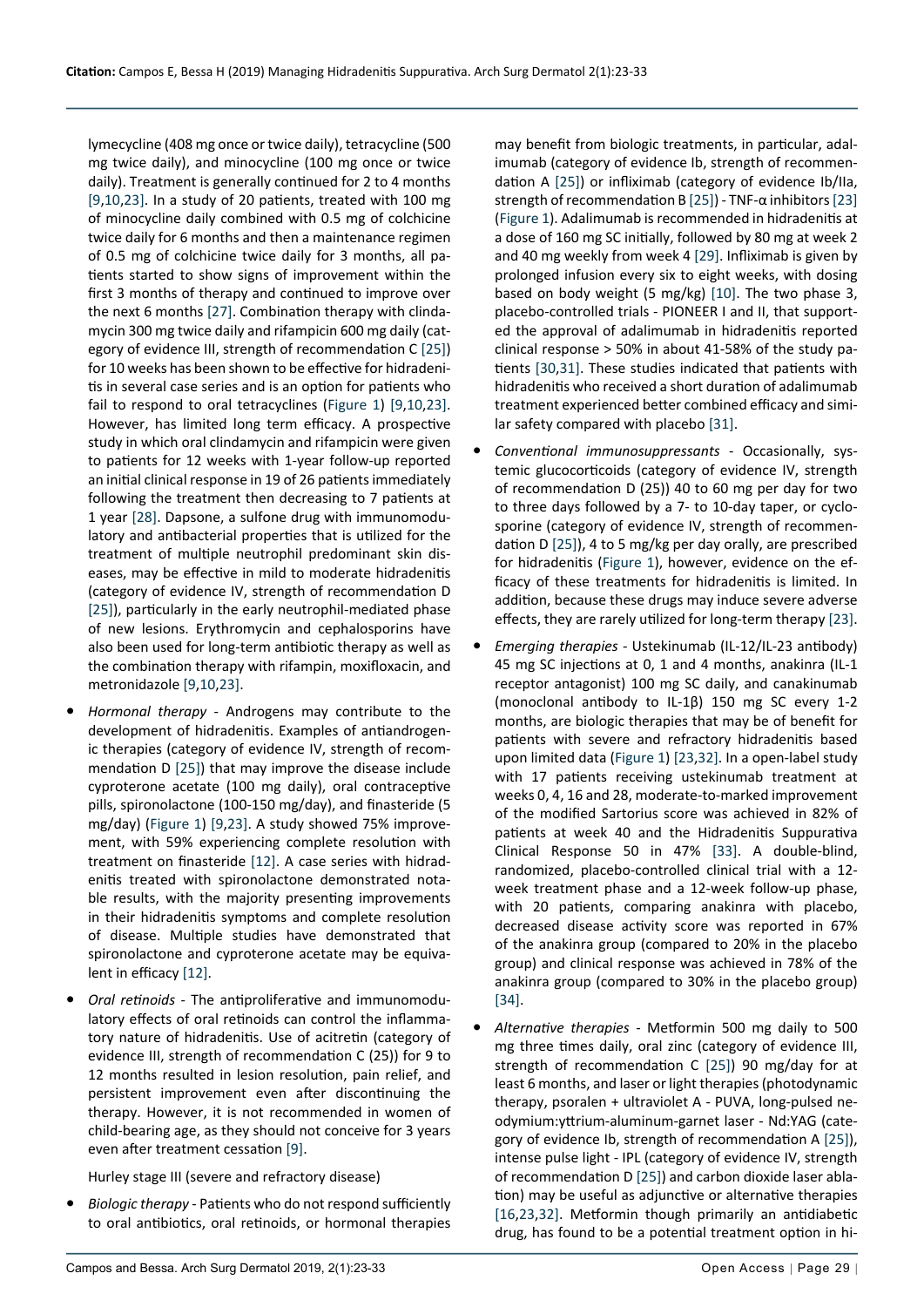dradenitis because of its role in improving hyperinsulinemia and its antiandrogenic properties [\[35](#page-10-4)].

#### **Surgical treatment**

In the setting of refractory hidradenitis, surgery may be needed to remove active foci of disease and eliminate scarred tissue sequelae. Surgery aids in the control of inflammation through several mechanisms by removing epithelialized sinus tracts and associated debris that act as foreign bodies under the skin and removing and draining inflammatory material. Arresting these processes prevents the progressive invasion and sinus formation that lead to scarring [[36](#page-10-0)].

Surgical procedures may be performed in any Hurley stage of disease, since punch debridement or limited unroofing on individual inflammatory nodules or sinus tracts, up until wide excision in severe cases typically reserved for Hurley stage III disease. The approach to treat lesions is individualized and becomes more aggressive with higher-stage hidradenitis, particularly if medical therapies have not been successful at controlling the disease [[1](#page-9-0)[,23,](#page-9-22)[36](#page-10-0)]. Surgery alone does not alter disease biology, understanding the trade-offs between extent of excision, surgical morbidity, and reducing the risk of future lesions is an important surgical judgment [\[16\]](#page-9-15).

As surgery is an invasive procedure that will result in additional scarring and also carries a high recurrence rate, prior to proceeding, the risks, benefits, and alternatives should be discussed with the patient [\[9,](#page-9-12)[36](#page-10-0)].

Surgical procedures:

- **•**  *Punch debridement*  punch debridement (mini-unroofing - category of evidence III, strength of recommendation C [[25\]](#page-9-24)) is indicated for small nodules, being the treatment of choice for acute inflammatory nodules, typically in patients with mild or moderate hidradenitis (ie, Hurley stage I or II) [\(Figure 1\)](#page-5-0). Punch debridement (mini-unroofing) is centered around a single folliculopilosebaceous unit to evacuate a newly inflamed nodule. The objective of punch debridement is to remove the fractured folliculopilosebaceous unit in the initial punch with its associated sebaceous glands and the area of the follicular unit that contains the stem cells, hypothesized to be responsible for inducing growth of the proliferative mass and the subcutaneous sinuses and sinus tracts. The surgical removal of the entire involved folliculopilosebaceous unit in this manner eliminates the potential for lesion recurrence and prevents the development of the invasive proliferative gelatinous mass that results from follicular rupture and likely leads to sinus formation. Punch debridement involves the use of a 5- to 7-mm circular punch to deeply excise the acutely inflamed folliculopilosebaceous unit within an inflammatory nodule with a small amount of surrounding tissue. This is followed by aggressive debridement using digital pressure and then curettage or simple grattage (scrubbing) with gauze wrapped around a cotton-tipped swab. The wound is allowed to heal by secondary intention [\[36](#page-10-0)].
- **•**  *Unroofing*  Surgical unroofing (also described as deroofing - category of evidence IV, strength of recommenda-

tion D [[25\]](#page-9-24)) is indicated for the treatment of inflamed nodules, abscesses, and sinus tracts typically found with moderate and severe hidradenitis (ie, Hurley stage II or III) [\(Figure 1\)](#page-5-0). The technique consists of careful unroofing and debridement of sinuses and inflamed tissue under local or regional anesthesia, sinus tracts or the inflamed cavity are entered through the overlying skin or through a sinus opening and opened widely with scissors, explored with scissor tips or a malleable metal probe, and serially unroofed until no residual tracts of inflammatory activity remain. The active proliferative inflammatory mass that is attempting to repopulate the area with new folliculopilosebaceous unit must be completely removed by rough gauze grattage (scrubbing) or by sharp curettage with a spoon curette, such as a 6 × 8 mm #0 oval or a Volkmann bone curette. Any residual epithelialized sinus floor may be left exposed to assist healing by secondary intention, or it may be dissected away [[36\]](#page-10-0). A similar procedure referred to as STEEP (skin-tissue-saving excision with electrosurgical peeling) has been described as an alternative to wide excision for Hurley stage II or III disease that preserves normal tissue while completely removing lesional tissue [[36](#page-10-0),[37\]](#page-10-1). In STEEP procedure fat is maximally spared by performing successive tangential excisions of lesional tissue until the epithelialized bottom of the sinus tracts has been reached, while wide excisions generally reach into the deep subcutaneous fat [\[38\]](#page-10-2). In this technique, performed mostly under general anesthesia, the roof of the tract is incised electrosurgically with a wire loop tip coupled to an electrosurgical generator. Consecutive tangential excisions are made until the floor of the sinus tract is reached and the entire area is clear of lesional and fibrotic tissue. The wound margins are probed for the presence and subsequent removal of residual sinus tracts. Lastly, the electrosurgical generator is used to achieve hemostasis, steroids are injected to prevent the formation of hypergranulation tissue, and the wound is left to heal by secondary intention [[37](#page-10-1)[,39](#page-10-3)]. Carbon dioxide laser excision (category of evidence Ib, strength of recommendation A [[25\]](#page-9-24)) and marsupialization (laser vaporization of the wound base and edges to create a pocket-like defect with smooth, rounded edges) with healing by secondary intention can also be used to perform the unroofing of nodules, abscesses, or sinus tracts [[16](#page-9-15),[36\]](#page-10-0).

Wide excision - Wide excision (category of evidence IIb, strength of recommendation B [[25](#page-9-24)]) aims at complete removal of lesions and may be needed to manage an area of chronic or extensive hidradenitis (Hurley stage III) [\(Figure 1\)](#page-5-0), when more conservative medical and surgical measures fail. Surgery, which entails wide excision of the entire affected area with margins beyond the clinical borders of disease (often a lateral margin of 1 cm), combined with continued aggressive medical management is the treatment most likely to achieve the best results. Tissue should be removed until only normal-appearing subcutaneous fat remains. Removing more than the epidermis, its appendages, sinuses, and associated inflammation and scar tissue is only necessary when a true fistula (to a deep structure) is encountered.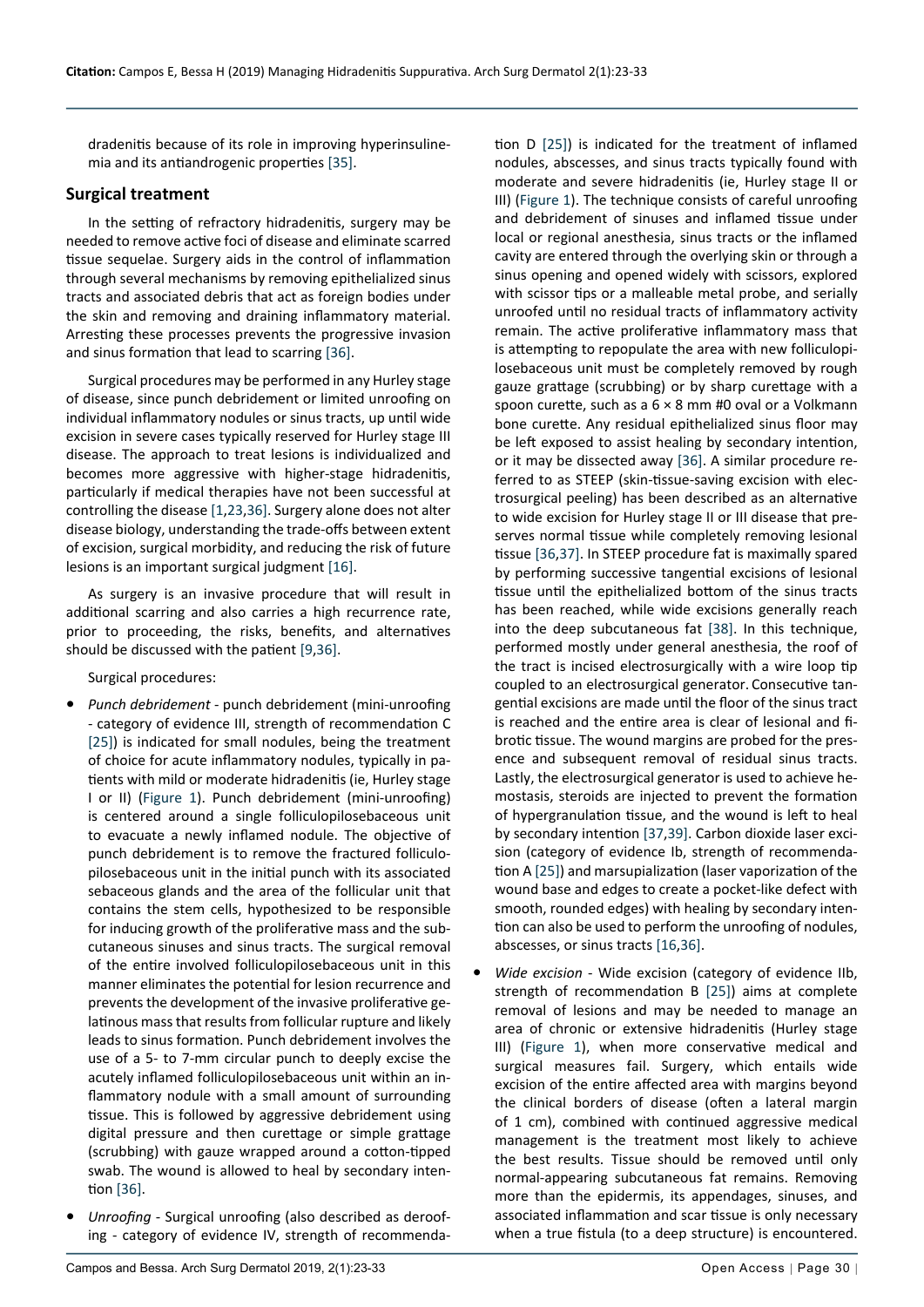The best method of skin closure after wide excision is controversial and largely dependent on the size of the excision. Some prefer healing by secondary intention (category of evidence IIb, strength of recommendation B [[25\]](#page-9-24)) for even very large excisions. Although effective, this requires prolonged recoveries that can be painful, having the risk of infection, joint contractures and scarring. Local excision with primary closure (eg: Pollock procedure category of evidence III, strength of recommendation C [[25](#page-9-24)]) may allow faster healing and is quite useful for smaller excisions, but if the disease is not adequately excised, active disease can then present at the periphery of the excision. With more extensive surgical excision, closure of the skin defect with advancement flaps (category of evidence Ia/IIa, strength of recommendation A/B [\[25\]](#page-9-24)) or split-thickness skin grafting (category of evidence III, strength of recommendation C [\[25\]](#page-9-24)) may be needed to accelerate wound healing. Regional or free flaps provide thicker coverage with a more natural, less scar-like appearance, but they can be bulky and require thinning as a secondary procedure [\[16](#page-9-15),[36](#page-10-0)[,39\]](#page-10-3).

**Incision and drainage** - Routine incision and drainage of individual nodules is not an effective or appropriate method for managing hidradenitis and should not be performed to treat solid, inflamed nodules. Nevertheless, incision and drainage may be needed for the immediate relief of pain when fluctuant abscesses are present, but provides only short-term relief, and because it does not clear the actively growing tissue, lesions treated in this manner tend to recur (recurrence rates approach 100%). For drainage, wide circumferential local anesthesia is administered followed by incision. Pus is eliminated using digital pressure or saline rinses. Packing the wound for a few days is usually needed to prevent premature superficial closure while the wound fills in from below [[7](#page-9-6),[16](#page-9-15),[36](#page-10-0),[37](#page-10-1)[,39](#page-10-3)].

#### **Surgical complications**

Most patients show good tolerance to surgery, but still the option of healing is accompanied by the possibility of complications and long hospital stays [[40](#page-10-5)].

Complications from surgery can include bleeding, infection-delayed healing, and new disease at the periphery. Resection wounds are highly contaminated, and, if wound complications occur, a combination of intravenous antibiotics and negative pressure wound therapy can be used to manage them [\[36\]](#page-10-0).

Even after extensive surgery, recurrence is a major concern in patients with hidradenitis suppurativa [[40](#page-10-5)]. A systematic review by Mehdizadeh, et al. estimated average recurrences of 22 percent with local incision, 27 percent with unroofing, and 13 percent with wide excision (15 percent for primary closure, 8 percent for flap closure, and 6 percent for graft closure) [[41\]](#page-10-8).

In a study of long-term follow-up (min 1.08 years: max 6.25 years) after radical surgery postoperative recurrences of hidradenitis were seen in 54.2%. Of these 29.2% developed local recurrences (same anatomical region), 16.7% locally in combination with distant recurrences (other anatomical region), and 8.3% had distant recurrences exclusively. Most recurrences (inflamed nodules) were detected in a < 1-cm margin around the operative field. Reviewing the local recurrences according to the anatomical region, the authors' patient group showed most local recurrences in the inguinal area. On average, recurrences occurred 1.7 years after the operation (min 3 weeks; max 5 years). Surgery under tumescence local anesthesia showed symptoms in 40.6% compared with 28.6% under general anesthesia [[40\]](#page-10-5).

However, at least 1 year after wide excision, complete recovery was observed in 45.8% patients with hidradenitis [[40\]](#page-10-5).

Although the use of the term "recurrence", some authors consider that the disease does not "recur" after wide excision but can develop in other areas, either around the previous excision or in other anatomic areas [\[36\]](#page-10-0).

If disease comes back adjacent to areas that were widely excised, the patient could be referred for medical management and try to space surgeries at least three months apart. If medical management is not successful, in most cases small excisions with direct closure can be used to treat any new disease [[36\]](#page-10-0).

# **Conclusion**

Successful treatment of hidradenitis requires lifelong attention to prevent new lesions in all stages of the disease. Measures to prevent new hidradenitis lesions include dietary and behavioral changes and topical or systemic medications. Surgical interventions may become necessary to manage nodules, abscesses, sinus tracts, and scars [\[36](#page-10-0)].

In fact, surgery has been a mainstay of hidradenitis management for some time, and is often used for patients with extensive Hurley stage III disease, with the best results being achieved with wide local excision [[42\]](#page-10-6).

However, the disease often recurs, and this has led to a recent interest in the use of targeted biologic therapy combined with surgical treatment in the management of hidradenitis. A retrospective study of 21 patients undergoing both surgery and biological treatment (infliximab and ustekinumab) or surgery alone found significantly lower recurrence rates and disease progression, as well as a longer disease-free interval in the combined cohort. Patients who underwent combined treatment had a recurrence rate of 19%, new disease developed in 18% and the disease-free interval was approximately 1 year longer. Surgery-only patients had a recurrence rate of 38.5% and new disease developed in 50% [[43\]](#page-10-7). Also, in a longitudinal observational study analysing the impact of surgical intervention in hidradenitis with adjunctive biologic therapy (including TNF-α and IL-12/23 inhibitors), biologic therapy was associated with a more rapid decline in disease activity, with the greatest effect in patients who also underwent surgery, concluding that patients who received surgery with biologic therapy were most likely to achieve a 75% reduction in active nodule count, than those who received surgery or biologic therapy alone or neither [\[42](#page-10-6)]. Combining surgery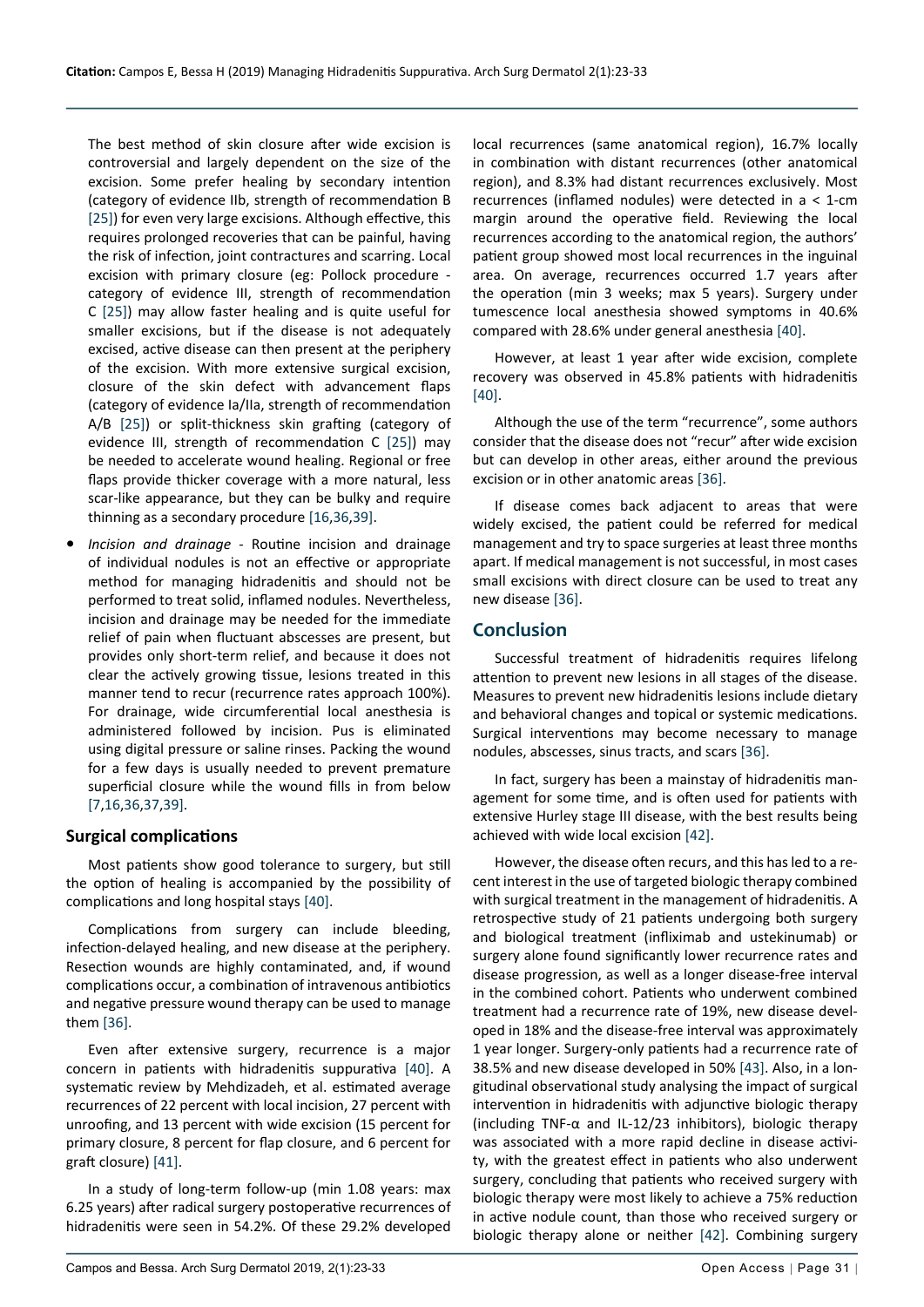with medical therapy and dietary restrictions and behavorial changes, like smoking cessation, weight management, avoidance of skin trauma and topical antiseptic washes, provides the best chance for preventing the development of new lesions and controlling disease progress [[9,](#page-9-12)[10](#page-9-10),[23,](#page-9-22)[36\]](#page-10-0).

# **Disclosure**

The authors did not receive any funding for this study. They have no financial disclosures and report no conflicts of interest.

# **References**

- <span id="page-9-0"></span>1. [Ingram John R \(2019\) Hidradenitis suppurativa: Pathogenesis,](https://www.uptodate.com/contents/hidradenitis-suppurativa-pathogenesis-clinical-features-and-diagnosis) [clinical features, and diagnosis. UpToDate.](https://www.uptodate.com/contents/hidradenitis-suppurativa-pathogenesis-clinical-features-and-diagnosis)
- <span id="page-9-1"></span>2. [Ring HC, Thorsen J, Saunte DM, et al. \(2017\) The follicular](https://www.ncbi.nlm.nih.gov/pubmed/28538949)  [skin microbiome in patients with hidradenitis suppurativa and](https://www.ncbi.nlm.nih.gov/pubmed/28538949)  [healthy controls. JAMA Dermatol 153: 897-905.](https://www.ncbi.nlm.nih.gov/pubmed/28538949)
- <span id="page-9-2"></span>3. [Kouris A, Platsidaki E, Christodoulou C, et al. \(2016\) Quality of](https://www.ncbi.nlm.nih.gov/pubmed/28052274)  [life and psychosocial implications in patients with hidradenitis](https://www.ncbi.nlm.nih.gov/pubmed/28052274)  [suppurativa. Dermatology 232: 687-691.](https://www.ncbi.nlm.nih.gov/pubmed/28052274)
- <span id="page-9-3"></span>4. [Machado MO, Stergiopoulos V, Maes M, et al. \(2019\) Depression](https://www.ncbi.nlm.nih.gov/pubmed/31166590)  [and anxiety in adults with hidradenitis suppurativa: A systematic](https://www.ncbi.nlm.nih.gov/pubmed/31166590)  [review and meta-analysis. JAMA Dermatol.](https://www.ncbi.nlm.nih.gov/pubmed/31166590)
- <span id="page-9-4"></span>5. [Matusiak Ł, Szczęch J, Kaaz K, et al. \(2018\) Clinical characteristics](https://www.ncbi.nlm.nih.gov/pubmed/28971209)  [of pruritus and pain in patients with hidradenitis suppurativa.](https://www.ncbi.nlm.nih.gov/pubmed/28971209)  [Acta Derm Venereol 98: 191-194.](https://www.ncbi.nlm.nih.gov/pubmed/28971209)
- <span id="page-9-5"></span>6. [Yao Y, Thomsen SF \(2017\) The role of interleukin-17 in the](https://www.ncbi.nlm.nih.gov/pubmed/29469692)  [pathogenesis of hidradenitis suppurativa. Dermatol Online J 23.](https://www.ncbi.nlm.nih.gov/pubmed/29469692)
- <span id="page-9-6"></span>7. [Saunte DML, Jemec GBE \(2017\) Hidradenitis suppurativa:](https://www.ncbi.nlm.nih.gov/pubmed/29183082)  [Advances in diagnosis and treatment. JAMA 318: 2019-2032.](https://www.ncbi.nlm.nih.gov/pubmed/29183082)
- <span id="page-9-11"></span>8. [Napolitano M, Megna M, Timoshchuk EA, et al. \(2017\)](https://www.ncbi.nlm.nih.gov/pubmed/28458570)  [Hidradenitis suppurativa: From pathogenesis to diagnosis and](https://www.ncbi.nlm.nih.gov/pubmed/28458570)  [treatment. Clin Cosmet Investig Dermatol 10: 105-115.](https://www.ncbi.nlm.nih.gov/pubmed/28458570)
- <span id="page-9-12"></span>9. [Lee EY, Alhusayen R, Lansang P, et al. \(2017\) What is hidradenitis](https://www.ncbi.nlm.nih.gov/pubmed/28209676)  [suppurativa? Can Fam Physician 63: 114-120.](https://www.ncbi.nlm.nih.gov/pubmed/28209676)
- <span id="page-9-10"></span>10. [Vekic DA, Cains GD \(2017\) Hidradenitis suppurativa](https://www.ncbi.nlm.nih.gov/pubmed/28787558)  [management, comorbidities and monitoring. Aust Fam Physician](https://www.ncbi.nlm.nih.gov/pubmed/28787558)  [46: 584-588.](https://www.ncbi.nlm.nih.gov/pubmed/28787558)
- <span id="page-9-13"></span>11. [Ingram JR \(2016\) Hidradenitis suppurativa: An update. Clin Med](https://www.ncbi.nlm.nih.gov/pubmed/26833521)  [\(Lond\) 16: 70-73.](https://www.ncbi.nlm.nih.gov/pubmed/26833521)
- <span id="page-9-14"></span>12. [Clark AK, Quinonez RL, Saric S, et al. \(2017\) Hormonal therapies](https://www.ncbi.nlm.nih.gov/pubmed/29469777)  [for hidradenitis suppurativa: Review. Dermatol Online J 23.](https://www.ncbi.nlm.nih.gov/pubmed/29469777)
- <span id="page-9-9"></span>13. [Egeberg A, Jemec GBE, Kimball AB, et al. \(2017\) Prevalence and](https://www.ncbi.nlm.nih.gov/pubmed/28089682)  [risk of inflammatory bowel disease in patients with hidradenitis](https://www.ncbi.nlm.nih.gov/pubmed/28089682)  [suppurativa. J Invest Dermatol 137: 1060-1064.](https://www.ncbi.nlm.nih.gov/pubmed/28089682)
- <span id="page-9-7"></span>14. [Tricarico PM, Boniotto M, Genovese G, et al. \(2019\) An integrated](https://www.ncbi.nlm.nih.gov/pubmed/31105704)  [approach to unravel hidradenitis suppurativa etiopathogenesis.](https://www.ncbi.nlm.nih.gov/pubmed/31105704)  [Front Immunol 10: 892.](https://www.ncbi.nlm.nih.gov/pubmed/31105704)
- <span id="page-9-8"></span>15. [Hoffman LK, Tomalin LE, Schultz G, et al. \(2018\) Integrating](https://www.ncbi.nlm.nih.gov/pubmed/30265680)  [the skin and blood transcriptomes and serum proteome in](https://www.ncbi.nlm.nih.gov/pubmed/30265680)  [hidradenitis suppurativa reveals complement dysregulation and](https://www.ncbi.nlm.nih.gov/pubmed/30265680)  [a plasma cell signature. PLoS One 13.](https://www.ncbi.nlm.nih.gov/pubmed/30265680)
- <span id="page-9-15"></span>16. [Alikhan A, Sayed C, Alavi A, et al. \(2019\) North American](https://www.ncbi.nlm.nih.gov/pubmed/30872156)  [clinical management guidelines for hidradenitis suppurativa: A](https://www.ncbi.nlm.nih.gov/pubmed/30872156)  [publication from the United States and Canadian Hidradenitis](https://www.ncbi.nlm.nih.gov/pubmed/30872156)  [Suppurativa Foundations: Part I: Diagnosis, evaluation, and the](https://www.ncbi.nlm.nih.gov/pubmed/30872156)

[use of complementary and procedural management. J Am Acad](https://www.ncbi.nlm.nih.gov/pubmed/30872156)  [Dermatol 81: 76-90.](https://www.ncbi.nlm.nih.gov/pubmed/30872156)

- <span id="page-9-18"></span>17. [van der Zee HH, Jemec GB \(2015\) New insights into the](https://www.ncbi.nlm.nih.gov/pubmed/26470610)  [diagnosis of hidradenitis suppurativa: Clinical presentations and](https://www.ncbi.nlm.nih.gov/pubmed/26470610)  [phenotypes. J Am Acad Dermatol 73: 23-26.](https://www.ncbi.nlm.nih.gov/pubmed/26470610)
- <span id="page-9-17"></span>18. [Wortsman X, Castro A, Figueroa A \(2016\) Color doppler](https://www.ncbi.nlm.nih.gov/pubmed/27498279)  [ultrasound assessment of morphology and types of fistulous](https://www.ncbi.nlm.nih.gov/pubmed/27498279)  [tracts in hidradenitis suppurativa \(HS\). J Am Acad Dermatol 75:](https://www.ncbi.nlm.nih.gov/pubmed/27498279)  [760-767.](https://www.ncbi.nlm.nih.gov/pubmed/27498279)
- <span id="page-9-16"></span>19. [Martorell A, Wortsman X, Alfageme F, et al. \(2017\) Ultrasound](https://www.ncbi.nlm.nih.gov/pubmed/28538033)  [evaluation as a complementary test in hidradenitis suppurativa:](https://www.ncbi.nlm.nih.gov/pubmed/28538033)  [Proposal of a standarized report. Dermatol Surg 43: 1065-1073.](https://www.ncbi.nlm.nih.gov/pubmed/28538033)
- <span id="page-9-19"></span>20. [Lyons AB, Zubair R, Kohli I, et al. \(2019\) Preoperative ultrasound](https://www.ncbi.nlm.nih.gov/pubmed/30726198)  [for evaluation of hidradenitis suppurativa. Dermatol Surg 45:](https://www.ncbi.nlm.nih.gov/pubmed/30726198)  [294-296.](https://www.ncbi.nlm.nih.gov/pubmed/30726198)
- <span id="page-9-20"></span>21. [Lacarrubba F, Musumeci ML, Martorell A, et al. \(2018\) Role of the](https://www.ncbi.nlm.nih.gov/pubmed/30468377)  [imaging techniques in the diagnosis and staging of hidradenitis](https://www.ncbi.nlm.nih.gov/pubmed/30468377)  [suppurativa. G Ital Dermatol Venereol 153: 20-25.](https://www.ncbi.nlm.nih.gov/pubmed/30468377)
- <span id="page-9-21"></span>22. [Ximena Wortsman \(2018\) Diagnosis and treatment of](https://jamanetwork.com/journals/jama/article-abstract/2678607)  [hidradenitis. JAMA 319: 1617.](https://jamanetwork.com/journals/jama/article-abstract/2678607)
- <span id="page-9-22"></span>23. [Ingram JR \(2019\) Hidradenitis suppurativa: Treatment. UpTo](https://www.uptodate.com/contents/hidradenitis-suppurativa-treatment/print)-[Date.](https://www.uptodate.com/contents/hidradenitis-suppurativa-treatment/print)
- <span id="page-9-23"></span>24. [Miller IM, McAndrew RJ, Hamzavi I \(2016\) Prevalence, risk](https://www.ncbi.nlm.nih.gov/pubmed/26617352)  [factors, and comorbidities of hidradenitis suppurativa. Dermatol](https://www.ncbi.nlm.nih.gov/pubmed/26617352)   $C$ lin 34 $\cdot$  7-16.
- <span id="page-9-24"></span>25. [Gulliver W, Zouboulis CC, Prens E, et al. \(2016\) Evidence-based](https://www.ncbi.nlm.nih.gov/pubmed/26831295)  [approach to the treatment of hidradenitis suppurativa/acne](https://www.ncbi.nlm.nih.gov/pubmed/26831295)  [inversa, based on the European guidelines for hidradenitis](https://www.ncbi.nlm.nih.gov/pubmed/26831295)  [suppurativa. Rev Endocr Metab Disord 17: 343-351.](https://www.ncbi.nlm.nih.gov/pubmed/26831295)
- <span id="page-9-25"></span>26. [Riis PT, Boer J, Prens EP, et al. \(2016\) Intralesional triamcinolone](https://www.ncbi.nlm.nih.gov/pubmed/27692735)  [for flares of hidradenitis suppurativa \(HS\): A case series. J Am](https://www.ncbi.nlm.nih.gov/pubmed/27692735)  [Acad Dermatol 75: 1151-1155.](https://www.ncbi.nlm.nih.gov/pubmed/27692735)
- <span id="page-9-32"></span>27. [Armyra K, Kouris A, Markantoni V, et al. \(2017\) Hidradenitis](https://www.ncbi.nlm.nih.gov/pubmed/28054351)  [suppurativa treated with tetracycline in combination with](https://www.ncbi.nlm.nih.gov/pubmed/28054351)  [colchicine: A prospective series of 20 patients. Int J Dermatol 56:](https://www.ncbi.nlm.nih.gov/pubmed/28054351)  [346-350.](https://www.ncbi.nlm.nih.gov/pubmed/28054351)
- <span id="page-9-33"></span>28. [Dessinioti C, Zisimou C, Tzanetakou V, et al. \(2016\) Oral](https://www.ncbi.nlm.nih.gov/pubmed/27753139)  [clindamycin and rifampicin combination therapy for hidradenitis](https://www.ncbi.nlm.nih.gov/pubmed/27753139)  [suppurativa: a prospective study and 1-year follow-up. Clin Exp](https://www.ncbi.nlm.nih.gov/pubmed/27753139)  [Dermatol 41: 852-857.](https://www.ncbi.nlm.nih.gov/pubmed/27753139)
- <span id="page-9-26"></span>29. [Gupta AK, Studholme C \(2016\) Adalimumab \(Humira\) for the](https://www.ncbi.nlm.nih.gov/pubmed/27388530)  [treatment of hidradenitis suppurativa. Skin Therapy Lett 21: 1-4.](https://www.ncbi.nlm.nih.gov/pubmed/27388530)
- <span id="page-9-28"></span>30. [Kimball AB, Okun MM, Williams DA, et al. \(2016\) Two phase 3](https://www.ncbi.nlm.nih.gov/pubmed/27518661)  [trials of adalimumab for hidradenitis suppurativa. N Engl J Med](https://www.ncbi.nlm.nih.gov/pubmed/27518661)  [375: 422-434.](https://www.ncbi.nlm.nih.gov/pubmed/27518661)
- <span id="page-9-29"></span>31. [Giamarellos-Bourboulis EJ, Sobell J, Ryan C, et al. \(2017\)](https://www.ncbi.nlm.nih.gov/pubmed/29166256)  [Infection-free clinical response among patients with hidradenitis](https://www.ncbi.nlm.nih.gov/pubmed/29166256)  [suppurativa who were treated with adalimumab: Results from](https://www.ncbi.nlm.nih.gov/pubmed/29166256)  [Two Phase 3 Studies. Wounds 29: E98-E102.](https://www.ncbi.nlm.nih.gov/pubmed/29166256)
- <span id="page-9-27"></span>32. [Barlev D, Eisen DB, Alikhan A \(2015\) Hidradenitis suppurativa: A](https://www.ncbi.nlm.nih.gov/pubmed/26382710)  [review with a focus on treatment data. Skin Therapy Lett 20: 1-8.](https://www.ncbi.nlm.nih.gov/pubmed/26382710)
- <span id="page-9-30"></span>33. [Blok JL, Li K, Brodmerkel C, et al. \(2016\) Ustekinumab in](https://www.ncbi.nlm.nih.gov/pubmed/26641739)  [hidradenitis suppurativa: Clinical results and a search for](https://www.ncbi.nlm.nih.gov/pubmed/26641739)  [potential biomarkers in serum. Br J Dermatol 174: 839-846.](https://www.ncbi.nlm.nih.gov/pubmed/26641739)
- <span id="page-9-31"></span>34. [Tzanetakou V, Kanni T, Giatrakou S, et al. \(2016\) Safety and](https://www.ncbi.nlm.nih.gov/pubmed/26579854)  [efficacy of anakinra in severe hidradenitis suppurativa: A](https://www.ncbi.nlm.nih.gov/pubmed/26579854)  [randomized clinical trial. JAMA Dermatol 152: 52-59.](https://www.ncbi.nlm.nih.gov/pubmed/26579854)